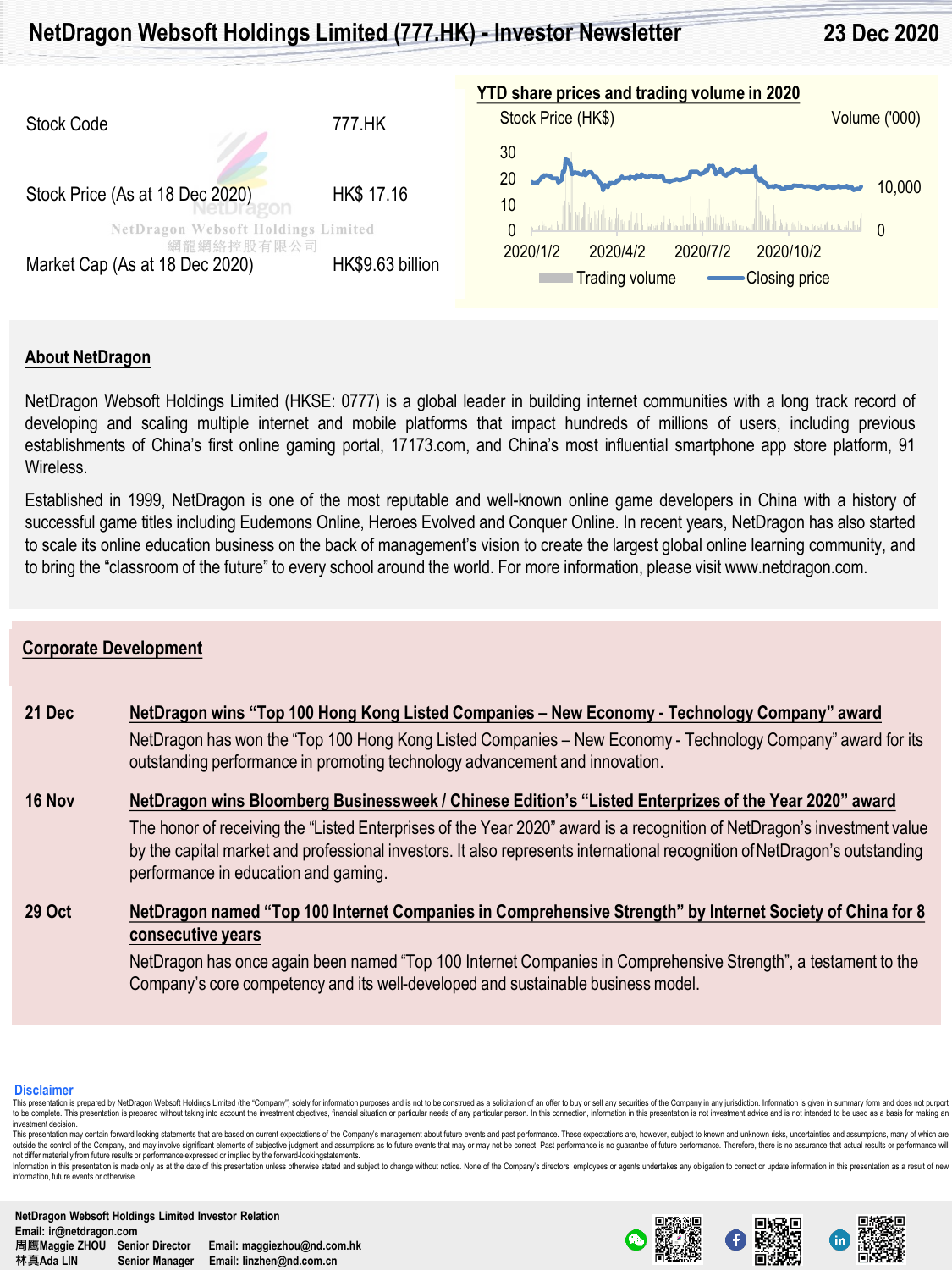# **NetDragon Websoft Holdings Limited (777.HK) - Investor Newsletter**

**23 Dec 2020**

## **2020 Interim Results**

|                                   |           | 1H 2020    |           |                      | 1H 2019                        |           |            | Change     |            |
|-----------------------------------|-----------|------------|-----------|----------------------|--------------------------------|-----------|------------|------------|------------|
| (RMB'000)                         | Gaming    | Education  | Overall   | Gaming<br>(Restated) | <b>Education</b><br>(Restated) | Overall   | Gaming     | Education  | Overall    |
| Revenue                           | 1,647,334 | ,137,941   | 2,822,858 | 1,575,849            | 1,048,529                      | 2,672,547 | 4.5%       | 8.5%       | 5.6%       |
| Gross profit                      | 583,529   | 285,208    | .869,271  | .513,024             | 351,916                        | .864,993  | 4.7%       | $-19.0%$   | 0.2%       |
| Gross margin                      | 96.1%     | 25.1%      | 66.2%     | 96.0%                | 33.6%                          | 69.8%     | $+0.1$ ppt | $-8.5$ ppt | $-3.6$ ppt |
| Core segmental<br>profit / (loss) | 943,605   | (377, 294) | 434,429   | 948,701              | (282, 425)                     | 480,363   | $-0.5%$    | 33.6%      | $-9.6%$    |

#### Revenue by business segments (1H 2020)



Revenue by regions (1H 2020)



# **Growth Drivers**

| <b>Education</b><br><b>Business</b> | 1. Growing traction of our unique country top-down model to drive country-wide adoption of our blended learning offerings<br>in multiple countries (including Egypt, Thailand, Ghana, Malaysia and several others under discussion)<br>2. Imminent monetization of our flagship learning platform Edmodo, which is a core part of the country-level discussions<br>and is expected to start scaling following signing of the contracts<br>3. Long-tail education content and service revenue coming from the country top-down adoption<br>4. Growing global penetration of classroom technology, which will be a driver of our Promethean classroom solution<br>revenue (Promethean being a global market leader in this business)<br>5. Increasing user adoption of our flagship platform in China, 101 Education PPT, with a 48% QoQ increase in monthly<br>active installed base in Q3 to 1.6 million, which currently represents one of the largest active teacher user base in China |
|-------------------------------------|-------------------------------------------------------------------------------------------------------------------------------------------------------------------------------------------------------------------------------------------------------------------------------------------------------------------------------------------------------------------------------------------------------------------------------------------------------------------------------------------------------------------------------------------------------------------------------------------------------------------------------------------------------------------------------------------------------------------------------------------------------------------------------------------------------------------------------------------------------------------------------------------------------------------------------------------------------------------------------------------|
| Gaming<br><b>Business</b>           | 1. Expansion of gaming portfolio under our flagship IPs, leveraging their current combined registered user base of over 700<br>million<br>2. Robust pipeline of five new games expected to be launched in the coming months, including Eudemons Legend,<br>Eudemons Mobile 2, Under Oath and more<br>3. Extension beyond RPG and MOBA into new game genres including casual and strategy games<br>Overseas expansion of both our existing and new titles (Overseas revenue grew significantly in 1H2020 and we are<br>4.<br>expecting to launch five new titles in overseas in 2021)                                                                                                                                                                                                                                                                                                                                                                                                      |

### **Upcoming Roadshows**

| <b>Date</b> | <b>Upcoming Roadshows</b>                                      |
|-------------|----------------------------------------------------------------|
| 5 Jan 2021  | DBS Vickers Pulse of Asia Conference 2021: The Digital Edition |
| 6 Jan 2021  | Credit Suisse Greater China Technology and Internet Conference |
| 7 Jan 2021  | Morgan Stanley Virtual China New Economy Summit                |

**NetDragon Websoft Holdings Limited Investor Relation Email: ir@netdragon.com 周鹰Maggie ZHOU Senior Director Email: maggiezhou@nd.com.hk 林真Ada LIN Senior Manager Email: linzhen@nd.com.cn**

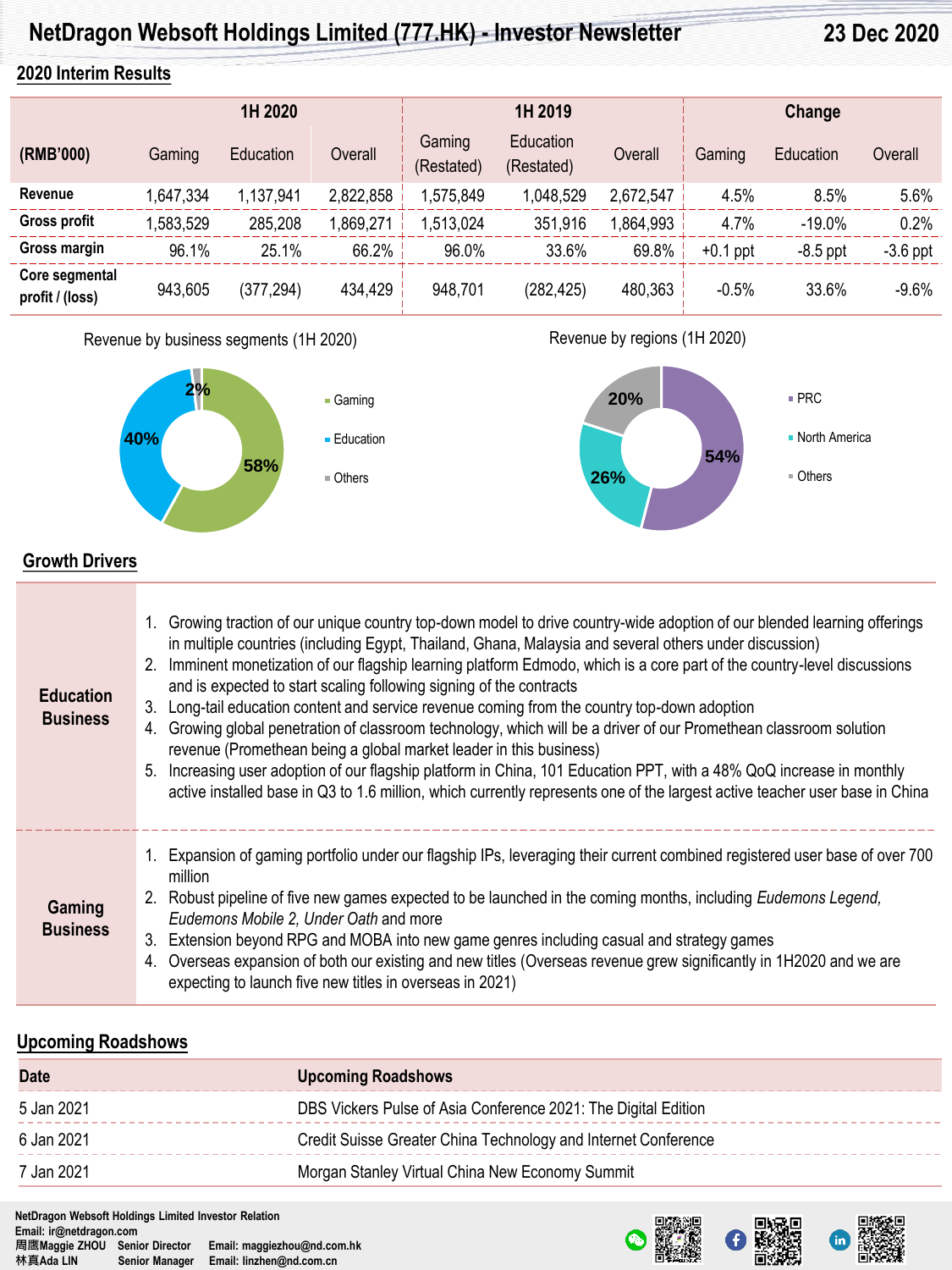

### **Gaming Business – Business Development**

| 1 Dec         | NetDragon's Jumpstart launches new Neopets merchandize licensing program                                                                                                                     |
|---------------|----------------------------------------------------------------------------------------------------------------------------------------------------------------------------------------------|
|               | JumpStart is partnering with more brands and artists to co-launch a new batch of merchandizes for Neopets fans to interact<br>with their Neopets online and offline                          |
| <b>16 Oct</b> | Heroes Evolved launched IP crossover with That Time I Got Reincarnated as a Slime on both PC and mobile<br>versions                                                                          |
|               | Heroes Evolved collaborated with That Time I Got Reincarnated as a Slime, a famous Japanese online novel, and the first<br>character "Rimuru" officially joined Heroes Evolved as a new hero |
| 16 Sep        | Eudemons Online launches new expansion pack - Ancient Era: Unveiled Relics                                                                                                                   |
|               | The new expansion pack was officially released on 16 September                                                                                                                               |
| 10 Sep        | NetDragon launches Eudemons Storm II, a new game under flagship Eudemons IP                                                                                                                  |
|               | Eudemons Storm II, a new game of the Eudemons Online series developed by NetDragon and published by Kingsoft Seasun<br>Shiyou, was officially released                                       |
| 5 Aug         | Heroes of Ages, a new game of Heroes Evolved IP officially released                                                                                                                          |
|               | Heroes of Ages mobile game introduced MOBA-style hero skills and RTS real-time strategy elements, bringing an authentic<br>strategy game experience                                          |

## **Gaming Business – New Games Pipeline**



**NetDragon Websoft Holdings Limited Investor Relation Email: ir@netdragon.com 周鹰Maggie ZHOU Senior Director Email: maggiezhou@nd.com.hk 林真Ada LIN Senior Manager Email: linzhen@nd.com.cn**

\* Already gained approval from regulator